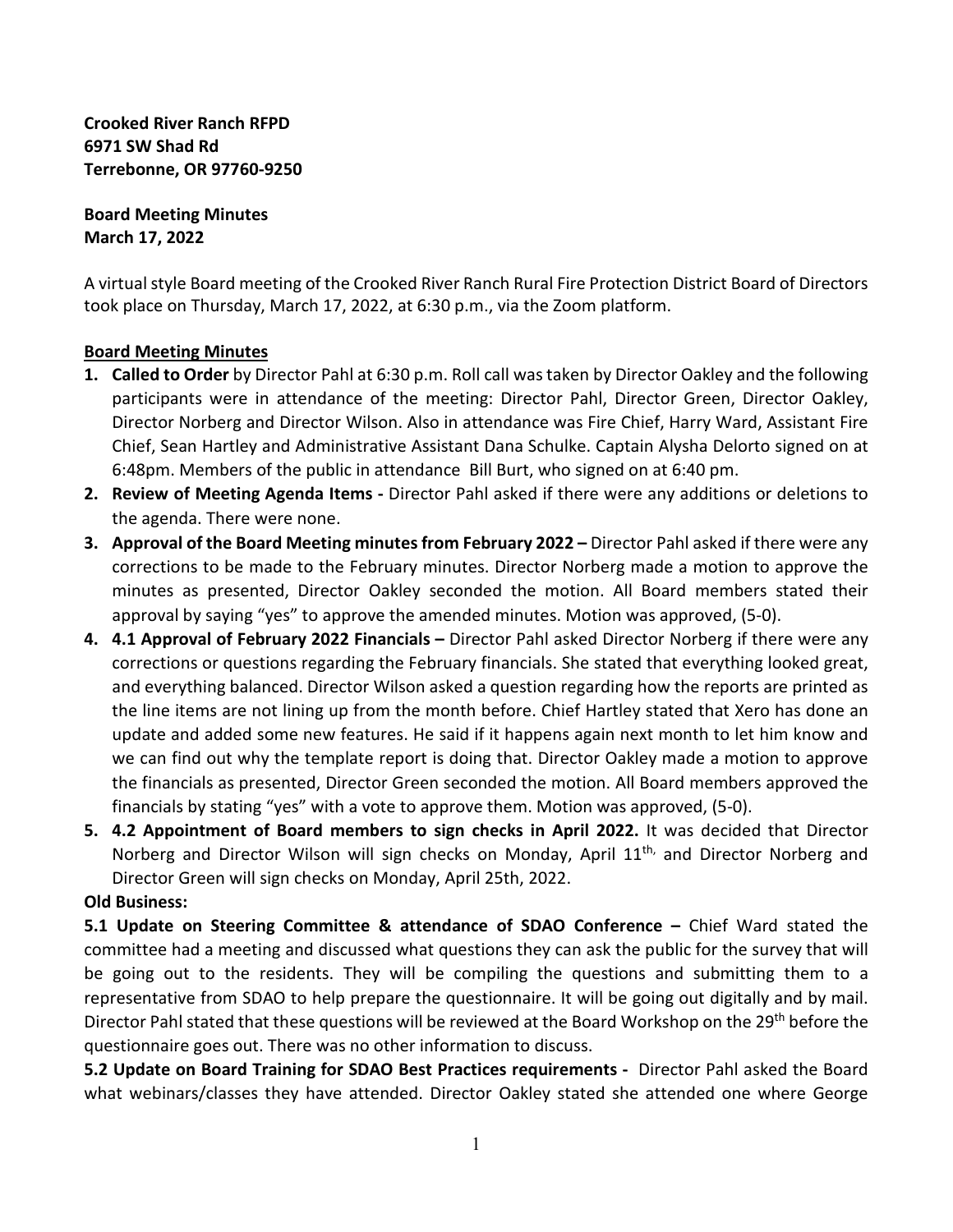Dunkle was the presenter. It was on Board member basic training and sitting through it again, she suggested that they all sit through the class every couple of years because procedures and processes change. It was a good class and the other class/webinar she attended was on the hiring of Fire Chiefs. They had a good process of what you go through with a Fire Chief. There were many scenarios on how to prepare for them. She also attended the Executive Session class/webinar which was exceptionally good. She also watched the Board dancing class. Director Wilson listened to the Boardroom Dancing class/webinar and stated there was valuable information on Board interaction and making sure everyone is on the same page. Director Norberg attended the same class/webinar and stated that we all must work together as a unit and pull together as a team. Director Pahl watched the same webinar and stated that the Board accomplishes more in a Board Workshop, and he would like to do a workshop every quarter. Administrative Assistant, Dana Schulke stated that she has not received any emails from Director Green on class/webinar attendance and that we need another Board member to sign up for the Board Leadership Academy. Director Norberg stated that she will do the Leadership Academy and Director Green stated he was planning to attend one of the classes this weekend. Director Pahl stated he is looking into a Board of Directors evaluation checklist for the future, which will be done at the Board Workshops. There was no further discussion.

## **New Business:**

**6.1 Chapter 14, review of language for Banking Services** -Director Pahl stated it was recommended by our audit firm that we revise the language in Section 2, Banking Services, A/ii, so that it includes "any financial institution must be on the Oregon Treasurer's list of approved public depositories, as well as being FDIC insured, or be approved by the National Credit Union Administration, (ORS 295.002)." Discussion ensued with the Board members and Administrative Assistant, Dana Schulke. Director Pahl asked for a motion to approve the revised language for Chapter 14/Banking Services section. Director Norberg made a motion to approve the revised language as indicated above for Chapter 14/ under Banking Services requirements, Director Oakley seconded the motion. All Board members stated their approval by saying "yes" to approve the revised language as discussed. Motion was approved, (5-0).

**6.2 Discussion on increasing the Fire Med Membership Fee –** Chief Ward stated that currently we are at \$45 a year for the memberships. We have the lowest rate in the region and as we look at other Fire Med rates in the surrounding areas, most are running at \$55 - \$65. Director Pahl stated that we would like to raise the rate to \$55 as of July  $1<sup>st</sup>$ . We could encourage residents to beat the increase rate and prepay. Director Oakley asked why we had to go up \$10 and why can't we only do \$5 increase. Discussion ensued with the Board and Chief Ward regarding the price. Director Oakley asked Chief Ward what things would look like if we had a \$5 increase. Chief Hartley stated that if we increased it by that about at 280 members would be approximately \$14,000. Discussion ensured with the Board and staff regarding the costs of processing Fire Med memberships. Per Chief Hartley, he stated the costs has always been \$45 since the program was instituted at our District. More discussion ensued between the Board and Chief Ward regarding the \$10 increase, which would be 20%. Chief Hartley stated he can access a report from the system that generates the billing charts and get back to the Board with the data. It was decided by the Board that this topic will be on the agenda for the Board Workshop and for the next Board meeting. **6.3 Discussion/Approval of Resolution 2022-01 to consider a Supplement Budget and purchase of a Smoke machine for the District –** Director Pahl stated that in their Board packet was a nice thank you letter from a resident who was transported, which also included a \$5,000 check. Assistant Fire Chief, Sean Hartley stated we were blown away from the letter and the donation to the District. He said rather